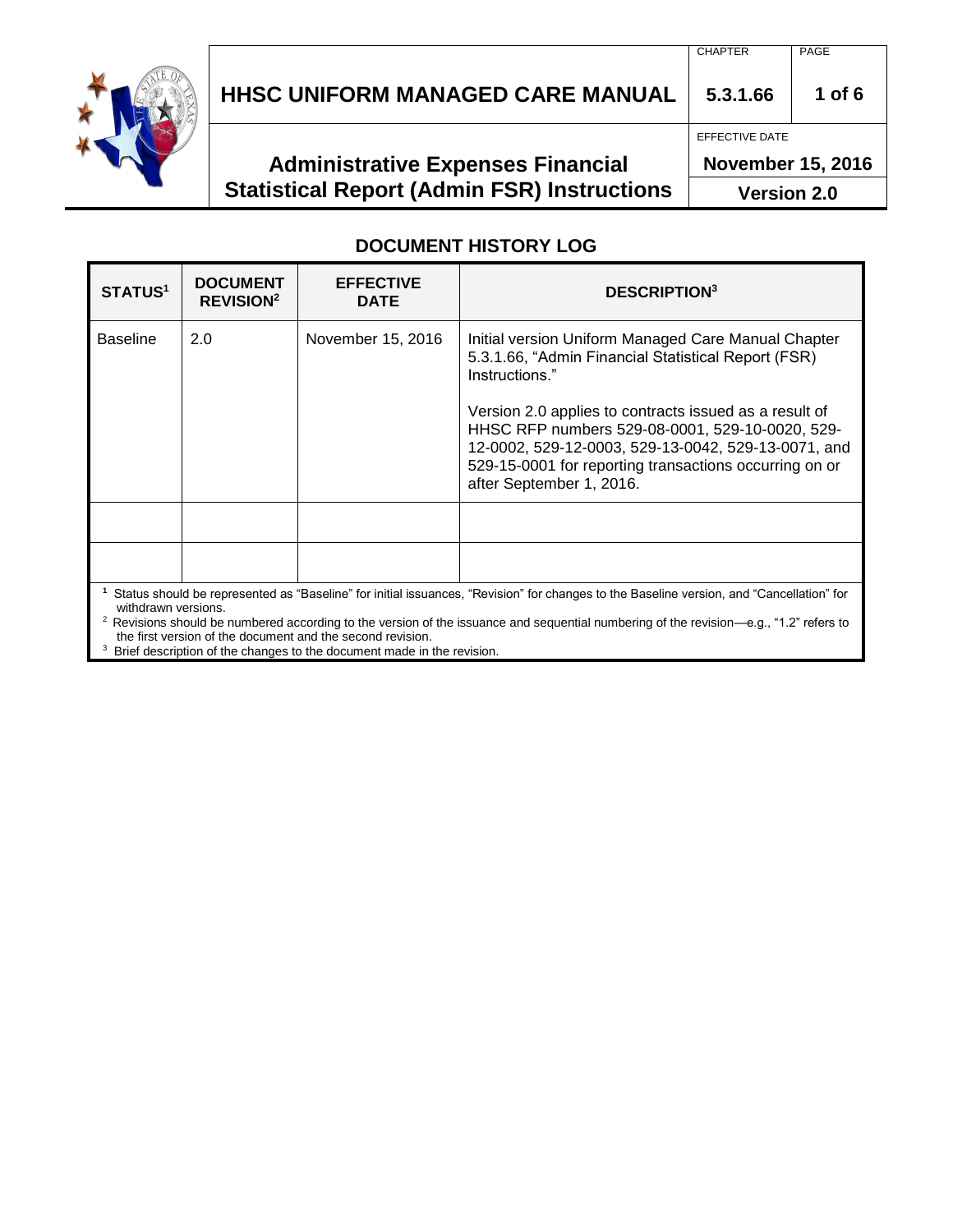| <b>Statistical Report (Admin FSR) Instructions</b> | <b>Version 2.0</b>       |          |
|----------------------------------------------------|--------------------------|----------|
| <b>Administrative Expenses Financial</b>           | <b>November 15, 2016</b> |          |
|                                                    | EFFECTIVE DATE           |          |
| <b>HHSC UNIFORM MANAGED CARE MANUAL</b>            | 5.3.1.66                 | $2$ of 6 |
|                                                    | <b>CHAPTER</b>           | PAGE     |

### **Objective**

Chapter 5.3.1.66 provides instructions necessary to complete the Administrative Expenses Financial Statistical Report (Admin FSR) and the Data Certification Form. All MCOs contracting with the State of Texas to arrange for or to provide healthcare to enrollees in the STAR, STAR+PLUS, CHIP, STAR Health, STAR Kids, or the Dental Program must submit an aggregate Admin FSR in accordance with the Contract for Services between HHSC and MCO, and in accordance with the instructions below. Please note this Chapter does not apply to the Texas Dual Eligibles Integrated Care Demonstration (Dual Demonstration) Project or administrative expenses incurred from participation in Dual Eligibles Medicare-Medicaid Plan (MMP). Do not include any MMP costs in the aggregate Admin FSR.

### **General**

All Admin FSRs must be completed using the locked Microsoft Excel template provided by HHSC. Data integrity is critical to the automated compilation of the data. Do not alter the file name, sheet names, existing cell locations, or formatting of the data in the file and sheets. Do not add or delete any columns or rows. **Any deviations from the locked template will render the Admin FSR unreadable by the software application and therefore unacceptable to HHSC.**

All shaded data fields in the FSR represent fields where data input is required. In order to maintain consistency please ensure that the data input is in black. All data fields not shaded represents referenced data or calculations. All line numbers in these instructions refer to the line numbers in column A on each worksheet.

#### **Cells can be linked within the template but there can be no outside links to the MCO Accounting Systems or other contractor sources.**

#### **FSR Page Headers**

Header information entered on Part 1 populates header data for all the other sheets; please make sure Part 1 is entered correctly. Enter the following information on Part 1:

**MCO Name:** Select the MCO's name from the drop-down menu. **State Fiscal Year:** Select the State Fiscal Year (SFY) from the drop-down menu. **Submission Date**: Enter the month, day, and year, e.g., 6/30/2017.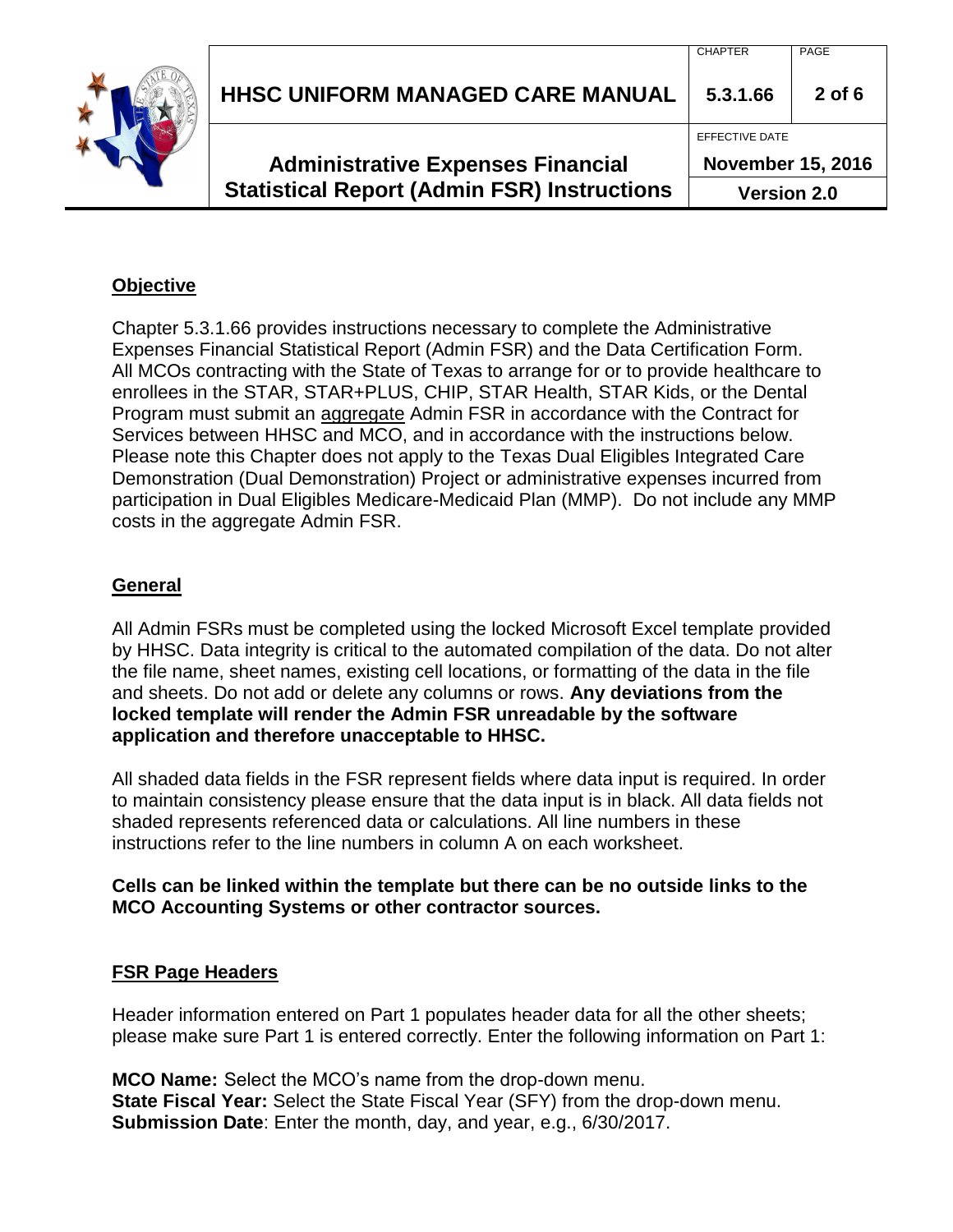**HHSC UNIFORM MANAGED CARE MANUAL 5.3.1.66 3 of 6**

# **Administrative Expenses Financial Statistical Report (Admin FSR) Instructions**

**November 15, 2016 Version 2.0**

CHAPTER PAGE

EFFECTIVE DATE

**Submission Type**: Enter the type of FSR, e.g., Quarterly; Year End + 90 Days; Year End + 334 Days,

**Rptg Period End Date**: Enter month, day, and year, e.g., 5/31/2017,

### **Part 1: Administrative Expenses**

See **Cost Principles for Expenses**, Chapter 6.1 of the Uniform Managed Care Manual for allowable administrative expenses. Include only administrative expenses that are directly or indirectly in support of the Texas Medicaid service delivery area operations of the MCO. For all expenses other than depreciation, include only paid administrative expenses in the Final FSR.

The following note is included on Part 1 of the Admin FSR **"Note: Unless an item is specifically stated otherwise, reporting of all amounts in the Admin expenses FSR is on an incurred basis (that is, reported in the period corresponding to dates the services were incurred, rather than to date paid). All prior quarters' data must be updated to reflect the most recent actuals."** 

**Enter** the appropriate amounts on the following lines.

Line 1 Salaries, wages, and benefits, excl. bonuses Enter amounts incurred as salary, wages, or benefits to employees and other staff. Include Temps, Part-time staff, and non-employee staff that are paid as independent contractors. Include payroll taxes and overtime. Also include reimbursement of employee relocation expenses and professional licensing fees such as RNs and CPAs. Exclude bonuses, and the payroll taxes on bonuses.

Line 2 Bonuses Include bonuses and the payroll taxes on bonuses, and any associated gross-ups.

Line 3 Rent, Lease, or Mortgage Payment for Office Space Enter rent paid for space used by the MCO.

Line 4 Utilities (if not incl. in rent), excl. Phone/Telecom Enter payments for utility services used by the MCO.

Line 5 Phone / Telecom / Cell phones / T1 / Broadband Enter the monthly operating expense, but do not include hardware purchases.

Line 6 Equipment Lease or Rent, excl. Phone/Telecom Enter monthly operating leases or rental payments.

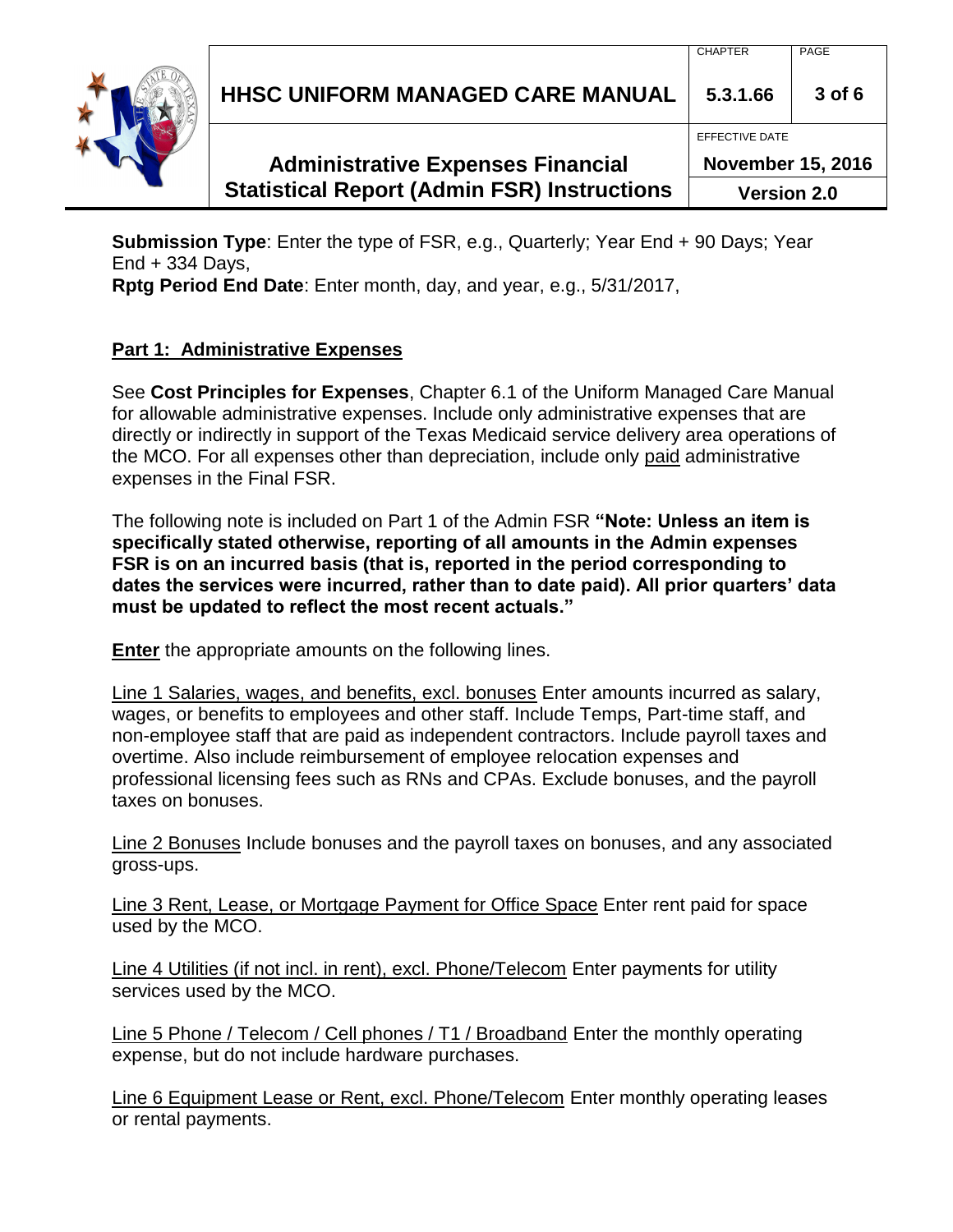**HHSC UNIFORM MANAGED CARE MANUAL 5.3.1.66 4 of 6**

## **Administrative Expenses Financial Statistical Report (Admin FSR) Instructions**

**November 15, 2016**

**Version 2.0**

Line 7 Computer Hardware/Software purch. uncapitalized Enter computer hardware and software purchases (including licenses) which by their nature or amount were not eligible for depreciation. See HHSC's Cost Principles for rules regarding capitalized items.

Line 8 Furniture, Fixtures, and other Equipment Purchased, uncapitalized Enter furniture, fixture or equipment purchases that by their nature or amount were not eligible for depreciation.

Line 9 Maintenance, Repairs, Custodial, and Security Enter expenses paid for maintenance, repairs, custodial and security services.

Line 10 Supplies, Postage, Freight, Printing Enter amounts paid for supplies, postage, freight, and printing services.

Line 11 Legal & Prof. Services, incl. External Audit, Tax, Consulting Enter the cost of professional or consulting services rendered by persons or organizations that are members of a particular profession or possess a special skill.

Line 12 Travel Expenses Enter the direct cost for transportation, lodging, subsistence, etc. incurred by employees traveling on official business specifically related to an HHSC program.

Line 13 Marketing, PR, and Outreach (excl. Salaries) Enter paid cost of marketing, public relations, and outreach.

Line 14 Taxes (excl. income taxes & premium taxes) & Licensing Enter all applicable taxes and licensing expenses; exclude Income Taxes, Premium Taxes, and Maintenance Taxes.

Line 15 Insurance Enter paid insurance premiums; exclude reinsurance premiums.

Line 16 Depreciation & Amortization Enter applicable depreciation and amortization charges for the period.

Line 17 Other Administrative Expenses Enter all other expenses not specifically identified in the above administrative expense classifications.

Line 18 Subtotal (specified in-house services) Calculated as sum of lines 1 through 17.

Line 19 Outsourced Services (Non-Capitated Arrangements) Enter all outsourced services not paid under a capitated arrangement, e.g., Third-Party Administrator (TPA).



EFFECTIVE DATE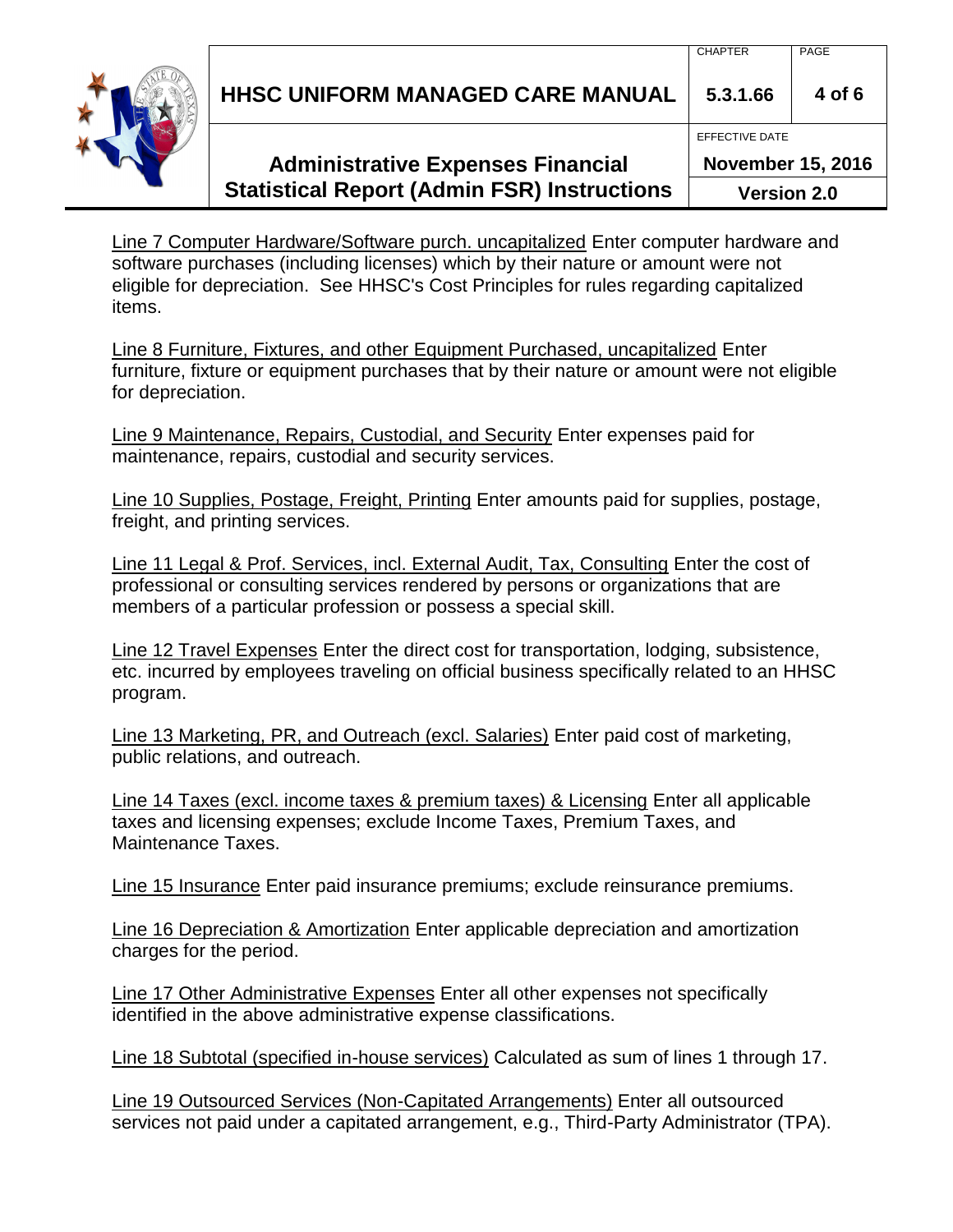**HHSC UNIFORM MANAGED CARE MANUAL 5.3.1.66 5 of 6**

# **Administrative Expenses Financial Statistical Report (Admin FSR) Instructions**

**November 15, 2016**

**Version 2.0**

Line 20 Outsourced Services (Capitated Arrangements) Enter the administrative component of the capitated subcontract in which the capitation is the funding source for paying claims for health care services performed. Example: BH, Vision

Line 21 PBM Admin Fees – Fees based on \$PMPM Enter the expenses associated with the administration of pharmacy services provided by a Pharmacy Benefit Manager (PBM) under a capitated arrangement.

Line 22 PBM Admin Fees – Fees based on transaction volume Enter the expenses associated with the administration of pharmacy services provided by a Pharmacy Benefit Manager (PBM) under a fee-based arrangement.

Line 23 PBM Fees – Other Enter the expenses associated with the administration of pharmacy services provided by a Pharmacy Benefit Manager (PBM) under an arrangement other than a \$PMPM or fee-based arrangement.

Line 24 Corporate Allocations Enter expenses allocated by the MCO's parent or affiliates.

Line 25 Total Administrative Expenses Calculated as sum of lines 18 through 24 above.

Not Included in Total Administrative Above:

Line 26 Total Administrative Value Added Services Enter the administrative expenses paid by the MCO for healthcare services to Medicaid enrollees that are not covered under the HHSC Capitation nor reimbursed by HHSC. These expenses are the financial responsibility of the MCO. They are not included in Total Administrative Expenses in the FSR. The specific Value Added Services are included in the Contract for Services between HHSC and MCO.

Line 27 Outsourced Services (Non-Capitated Arrangements) Identify each vendor included in Line 19 of this part. Include the YTD dollar amount associated with each if more than one.

Line 28 Outsourced Services (Capitated Arrangements) Identify each vendor included in Line 20 of this part. Include the YTD dollar amount associated with each if more than one.

### **Part 2: Administrative Expenses – Allocation to Programs / SDAs**

Line 1 Total Administrative Expenses Referenced from Part 1, Line 25, "Total Administrative Expenses."





EFFECTIVE DATE